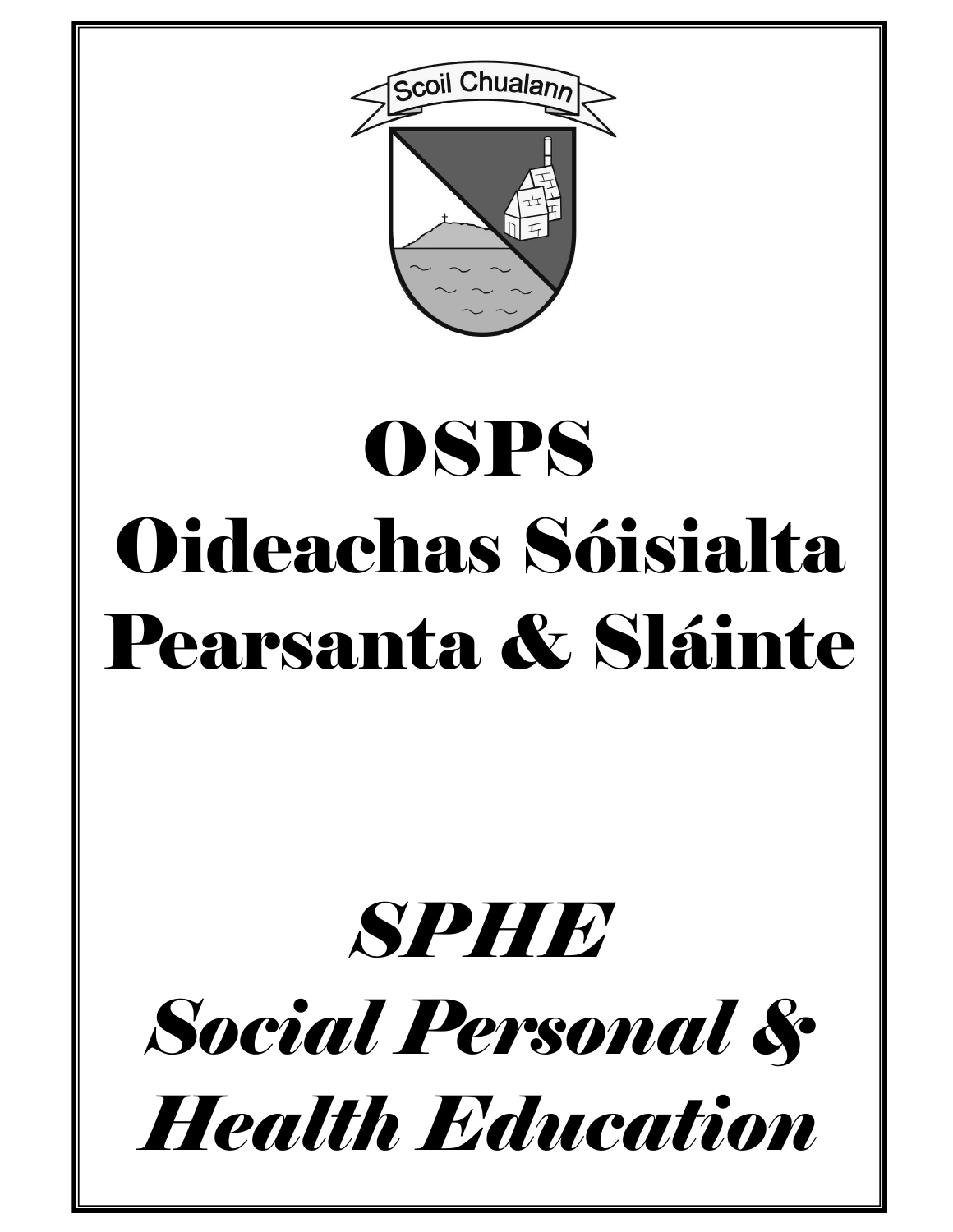### **Foclóir Topaic 1: Mothúcháin**

| <b>Naíonáin</b> | Rang a 1/2  | Rang a 3/4                | Rang a 5/6                      |
|-----------------|-------------|---------------------------|---------------------------------|
| ar bis          | scanraithe  | compordach                | trua                            |
| excited         | frightened  | comfortable               | pity                            |
| sona            | sásta       | náirithe                  | ionbhá                          |
| happy           | pleased     | embarrassed               | empathy                         |
| feargach        | míshásta    | díograiseach              | Trua                            |
| angry           | annoyed     | enthusiastic              | sympathy                        |
| trína chéile    | gortaithe   | amaideach                 | uaigneach                       |
| upset           | hurt        | foolish                   | loney                           |
| brónach         | buartha     | ciontach                  | In isle bri                     |
| sad             | sorry       | guilty                    | depressed                       |
| scanraithe      | suaimhneach | imníoch                   | trína chéile                    |
| frightened      | calm        | worried                   | confused                        |
|                 |             | éadmhar<br>jealous        | ríméadach<br>exhilarated        |
|                 |             | frustrachas<br>frustrated | mífhoigh-<br>neach<br>impatient |
|                 |             | gealgháireach<br>cheerful | Fágtha ar lár<br>excluded       |
|                 |             | bómánta<br>stupid         | lúcháireach<br>Delighted        |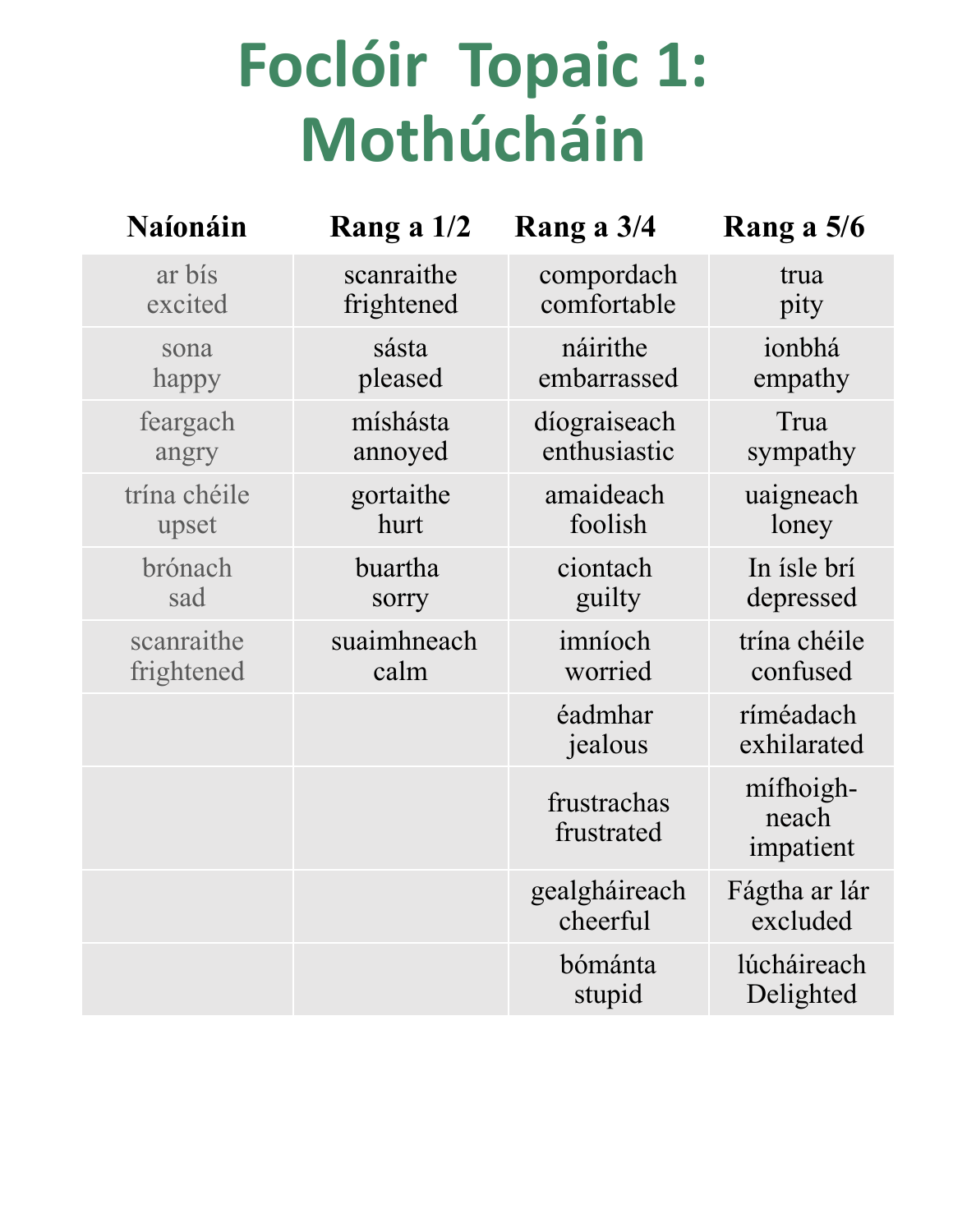#### **Foclóir Topaic 2 Cairdeas agus Bulaíocht**

| <b>Naíonáin</b>            | Rang a $1/2$                          | Rang a 3/4                              | Rang a 5/6              |
|----------------------------|---------------------------------------|-----------------------------------------|-------------------------|
| cairdeas                   | meas                                  | dea-bhéasa                              | réiteach                |
| friendship                 | respect                               | courtesy                                | resolve                 |
| roinnt                     | agallamh                              | macánta                                 | truamhéalach            |
| sharing                    | interview                             | honest                                  | pathetic                |
| smaointeach                | cibearbhulaíocht                      | dílis                                   | maslach                 |
| thoughtful                 | cyberbullying                         | loyal                                   | offensive               |
| ag éisteacht               | d'aon ghnó                            | do-ghlactha                             | mearscaipthe            |
| listening                  | on purpose                            | unacceptable                            | viral                   |
| ag cabhrú                  | d'aon turas                           | toradh                                  | comharthaíocht          |
| helpful                    | deliberately                          | outcome                                 | body language           |
| sealaíocht<br>taking turns | cuir as an<br>áireamh<br>exclude      | fisiciúil<br>physical                   | ceannasach<br>assertive |
| bí cothrom                 | cuir san áireamh                      | briathartha                             | Cuir suas le            |
| being fair                 | include                               | verbal                                  | tolerate                |
| bulaíocht<br>bullying      | Neamhaird a thabhairt<br>ar<br>Ignore | mothúchánach<br>emotional               |                         |
| d'aon ghnó                 | bagair                                | féiniúlacht                             |                         |
| on purpose                 | threaten                              | identity                                |                         |
| goilleann ar<br>hurts      | ráfla<br>rumourt                      | ag déanamh<br>scigaithrise<br>mimicking |                         |
| eagla a chur ar            | aontú                                 | ciníochas                               |                         |
| frightens                  | agreement                             | racism                                  |                         |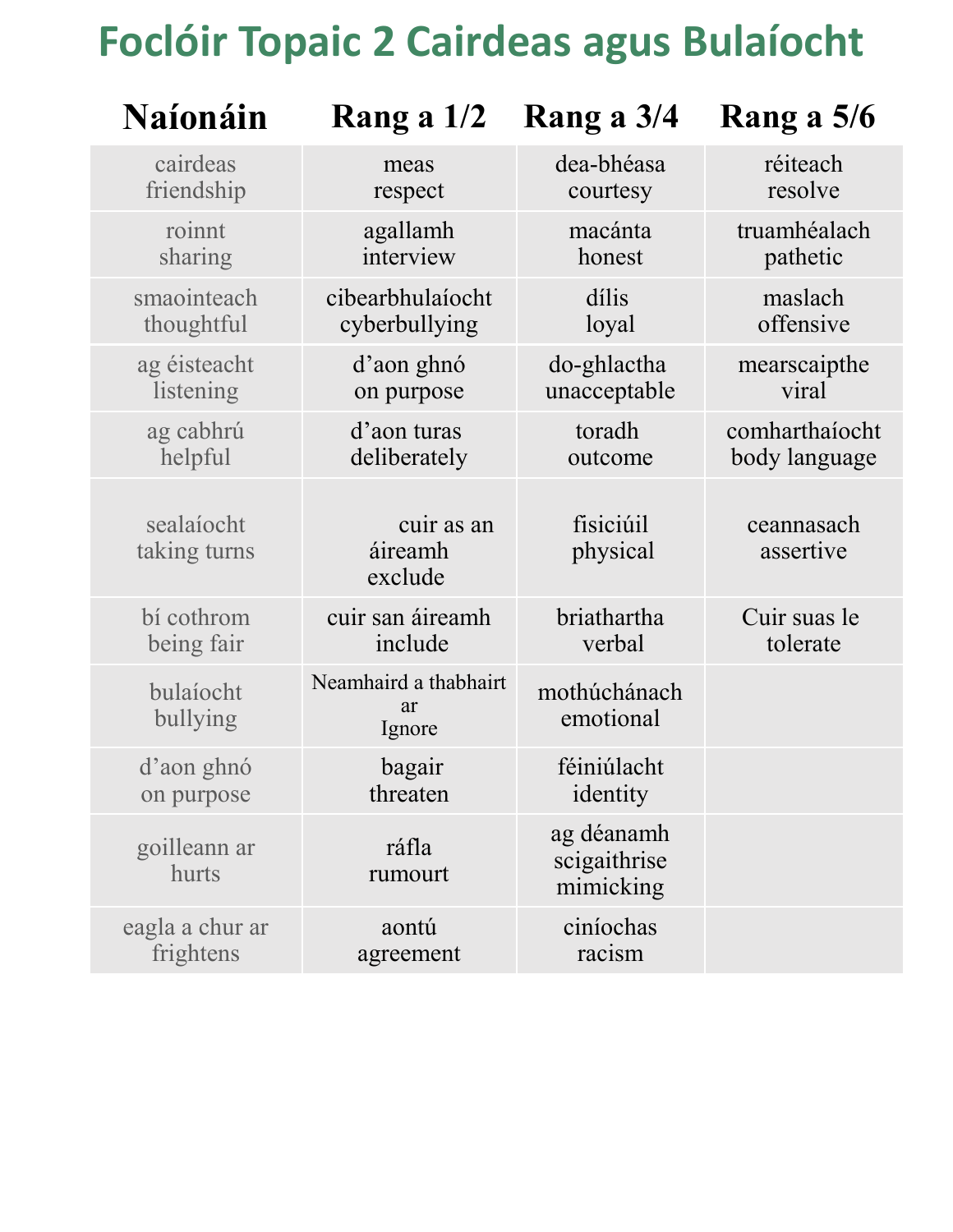| níos mó ná uair<br>amháin<br>more than once | míchumas<br>disability            |  |
|---------------------------------------------|-----------------------------------|--|
| ag comhoibriú<br>co-operating               | homafóbach<br>homophobic          |  |
| achasáin<br>put-downs                       | eitneach<br>ethnic                |  |
|                                             | náisiúntacht<br>nationality       |  |
|                                             | breathnóireacht<br>observance     |  |
|                                             | tír dhúchais<br>country of origin |  |
|                                             | inscne<br>gender                  |  |
|                                             | leispiach<br>lesbian              |  |
|                                             | aerach<br>gay                     |  |
|                                             |                                   |  |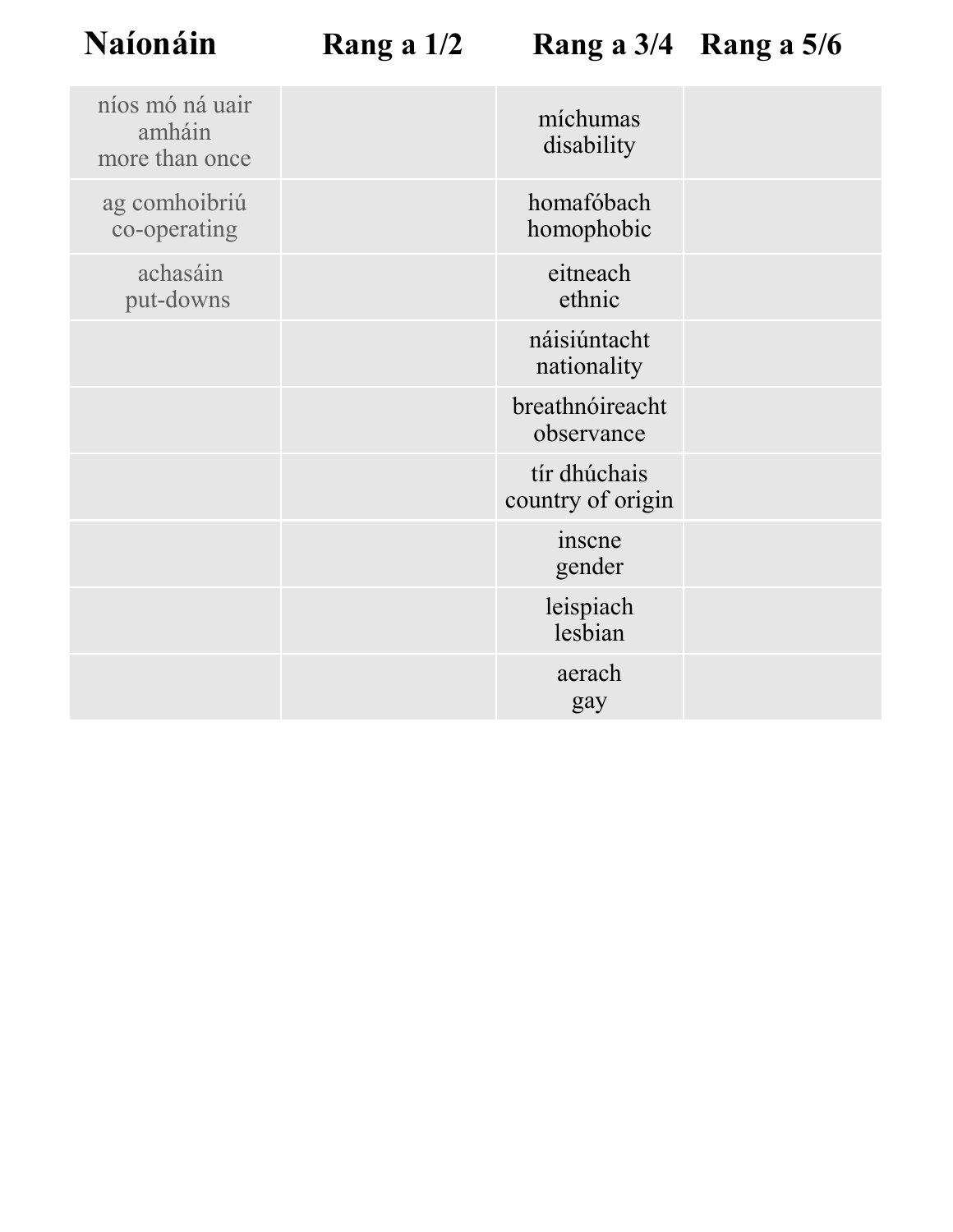### **Foclóir Topaic 3 Tadhaill**

| <b>Naíonáin</b>                                                                                             | Rang a $1/2$                           | Rang a 3/4                     | Rang a 5/6                 |
|-------------------------------------------------------------------------------------------------------------|----------------------------------------|--------------------------------|----------------------------|
| príobháideach<br>private                                                                                    | gotha gnúise<br>facial expression      | míbhuíoch<br>ungrateful        | trua<br>sympathy           |
| poiblí<br>public                                                                                            | comharthaíocht choirp<br>body language | míchompórdach<br>uncomfortable | ceannasach<br>assertive    |
| pearsanta<br>personal                                                                                       | náirithe<br>embarrassed                | ball giniúna<br>genitals       | aincheist<br>dilemma       |
| bod/péineas<br>penis                                                                                        | iontaoibh<br>trust                     |                                | áitiú<br>convince          |
| faighin<br>vagina                                                                                           |                                        |                                | céile comhraic<br>opponent |
| cíoch<br>breast                                                                                             |                                        |                                | straitéis<br>strategy      |
| mearbhlach<br>confusing                                                                                     |                                        |                                |                            |
| senses-see, hear,<br>smell, taste, touch Na<br>ceadfaí-feiceáil,<br>cloisteáil, bolú,<br>blaiseadh, tadhall |                                        |                                |                            |
| rún<br>secret                                                                                               |                                        |                                |                            |
|                                                                                                             |                                        |                                |                            |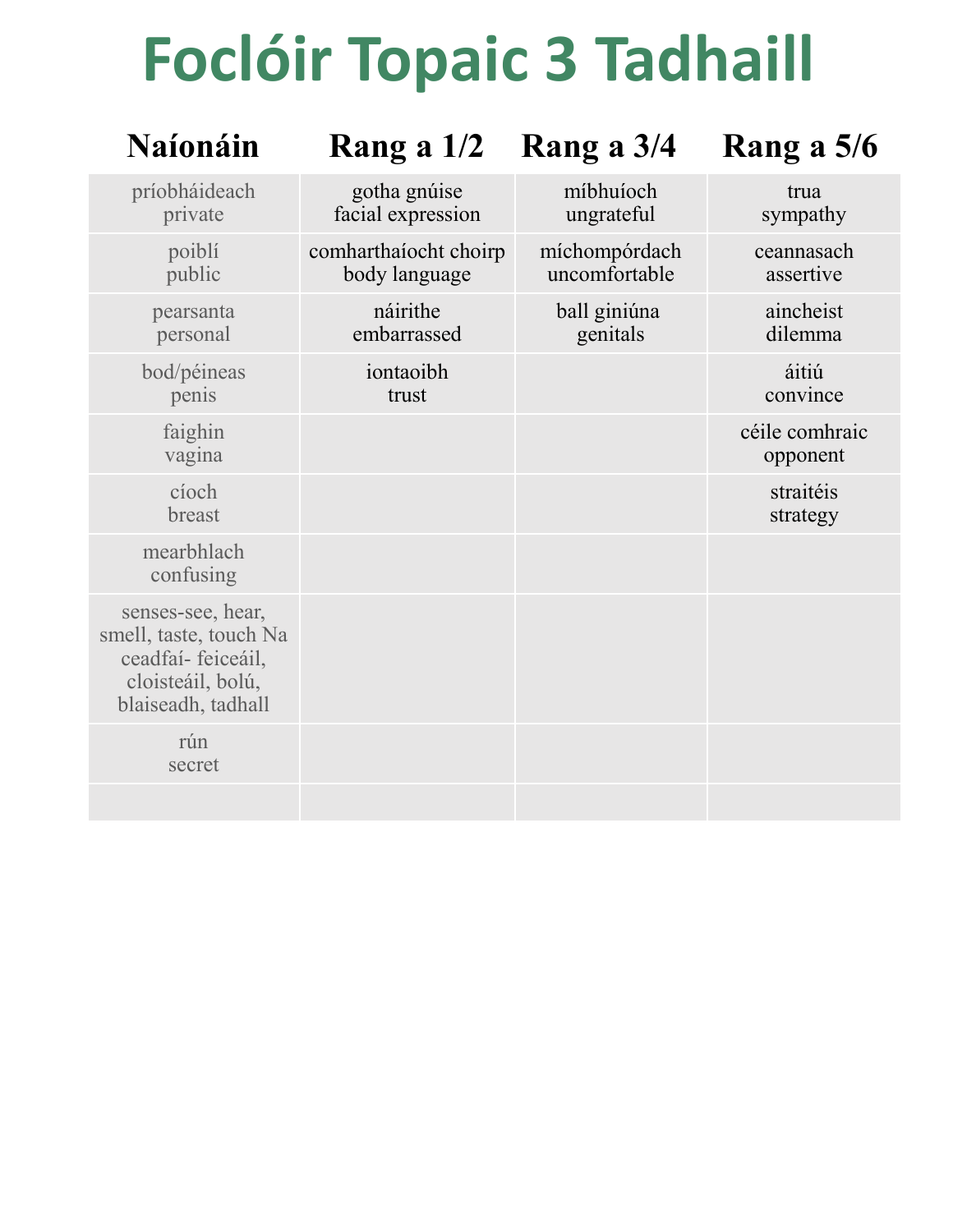### **Foclóir Topaic 4 Rúin agus Insint**

| Naíonáin                       | Rang a $1/2$                | Rang a 3/4 | Rang a 5/6                   |
|--------------------------------|-----------------------------|------------|------------------------------|
| ionadh<br>surprise             | bobanna<br>pranks           |            | magairlí<br>testicles        |
| míchompórdach<br>uncomfortable | damnaithe<br>blamed         |            | neamhchasta<br>uncomplicated |
| éiginnte<br>unsure             | dushlán a thabhairt<br>dare |            |                              |
| breab<br>bribe                 | trí thaisme<br>by accident  |            |                              |
| bagairt<br>threat              | freagrach<br>responsible    |            |                              |
|                                |                             |            |                              |
|                                |                             |            |                              |
|                                |                             |            |                              |
|                                |                             |            |                              |
|                                |                             |            |                              |
|                                |                             |            |                              |